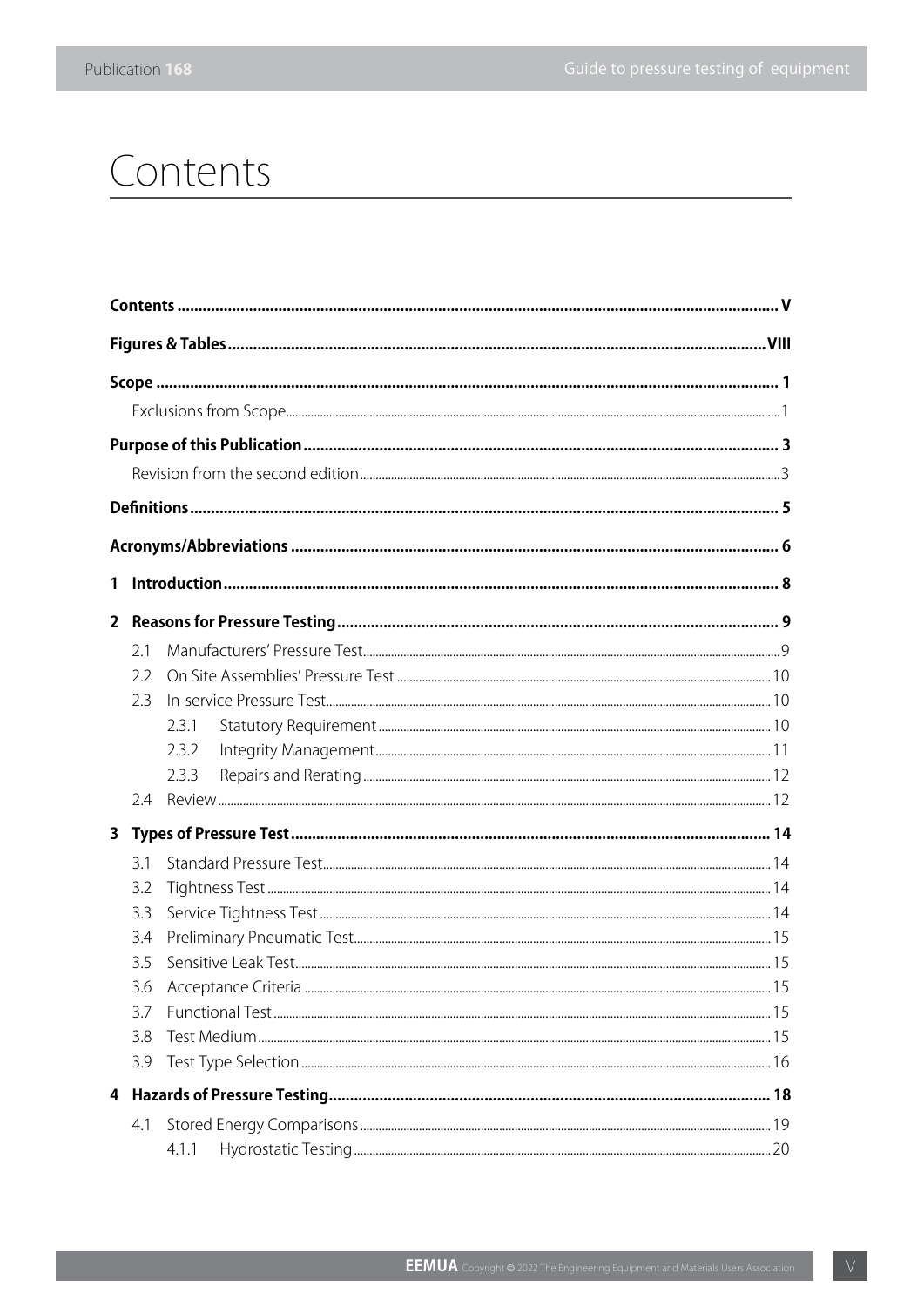|   |     | 4.1.2 |  |  |  |  |  |
|---|-----|-------|--|--|--|--|--|
|   |     | 4.1.3 |  |  |  |  |  |
|   | 4.2 |       |  |  |  |  |  |
|   |     | 4.2.1 |  |  |  |  |  |
|   |     | 4.2.2 |  |  |  |  |  |
|   |     | 4.2.3 |  |  |  |  |  |
|   |     | 4.2.4 |  |  |  |  |  |
|   |     | 4.2.5 |  |  |  |  |  |
| 5 |     |       |  |  |  |  |  |
|   | 5.1 |       |  |  |  |  |  |
|   | 5.2 |       |  |  |  |  |  |
|   | 5.3 |       |  |  |  |  |  |
|   |     | 5.3.1 |  |  |  |  |  |
|   | 5.4 |       |  |  |  |  |  |
|   |     | 5.4.1 |  |  |  |  |  |
|   | 5.5 |       |  |  |  |  |  |
|   | 5.6 |       |  |  |  |  |  |
|   |     | 5.6.1 |  |  |  |  |  |
|   |     | 5.6.2 |  |  |  |  |  |
|   | 5.7 |       |  |  |  |  |  |
|   |     | 5.7.1 |  |  |  |  |  |
|   |     | 5.7.2 |  |  |  |  |  |
|   |     | 5.7.3 |  |  |  |  |  |
|   |     | 5.7.4 |  |  |  |  |  |
|   |     |       |  |  |  |  |  |
|   | 6.1 |       |  |  |  |  |  |
|   | 6.2 |       |  |  |  |  |  |
|   |     | 6.2.1 |  |  |  |  |  |
|   |     | 6.2.2 |  |  |  |  |  |
|   |     | 6.2.3 |  |  |  |  |  |
|   |     | 6.2.4 |  |  |  |  |  |
|   | 6.3 |       |  |  |  |  |  |
|   | 6.4 |       |  |  |  |  |  |
|   | 6.5 |       |  |  |  |  |  |
|   |     |       |  |  |  |  |  |
|   | 7.1 |       |  |  |  |  |  |
|   | 7.2 |       |  |  |  |  |  |
|   | 7.3 |       |  |  |  |  |  |
|   | 7.4 |       |  |  |  |  |  |
|   |     |       |  |  |  |  |  |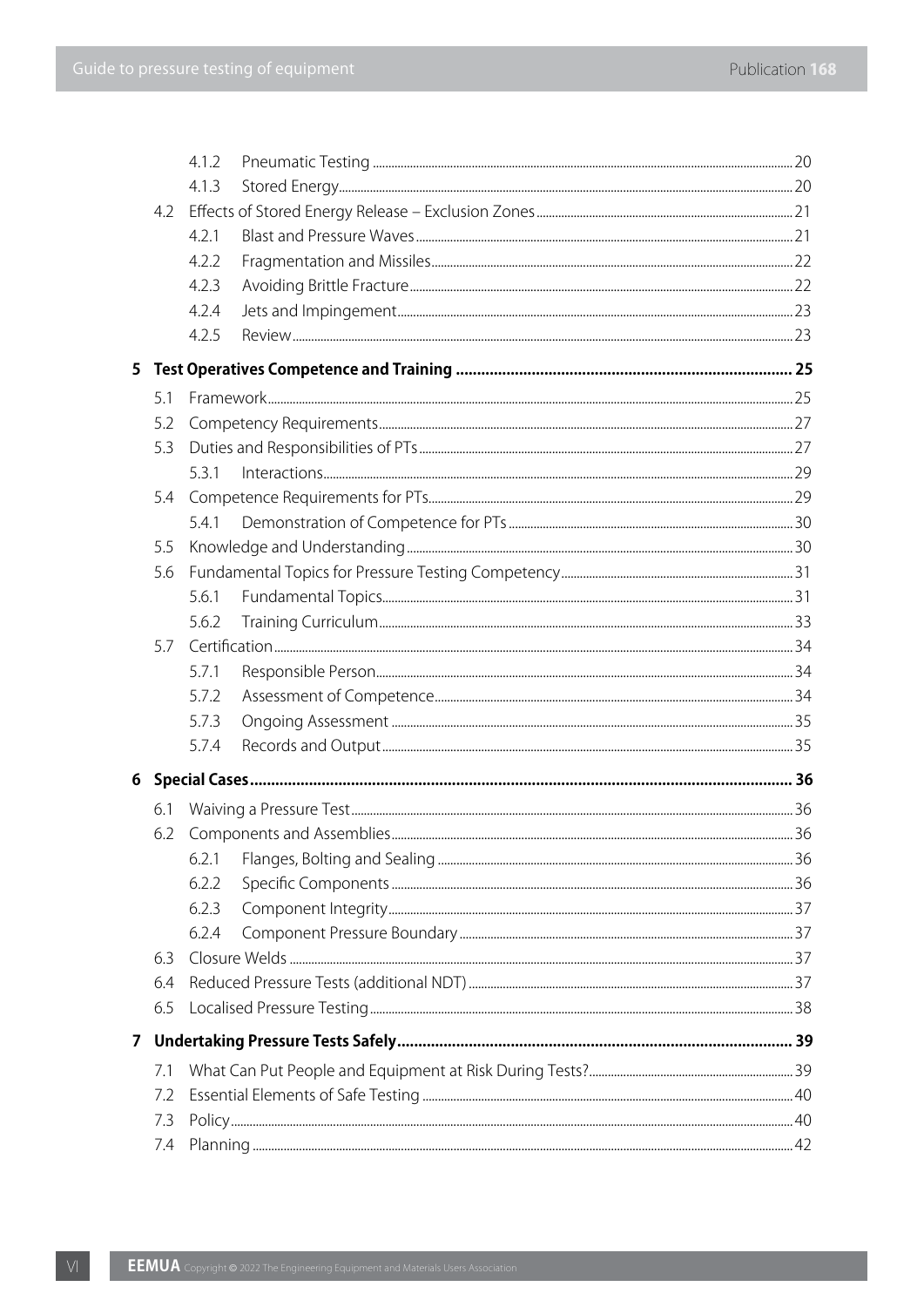|                                                                                          |     | 7.4.1                       |                                                                                   |  |  |
|------------------------------------------------------------------------------------------|-----|-----------------------------|-----------------------------------------------------------------------------------|--|--|
|                                                                                          |     | 7.4.2                       |                                                                                   |  |  |
|                                                                                          |     | 7.4.3                       |                                                                                   |  |  |
|                                                                                          |     | 7.4.4                       |                                                                                   |  |  |
|                                                                                          |     | 7.4.5                       |                                                                                   |  |  |
|                                                                                          |     | 7.4.6                       |                                                                                   |  |  |
|                                                                                          |     | 7.4.7                       |                                                                                   |  |  |
|                                                                                          |     | 7.4.8                       |                                                                                   |  |  |
|                                                                                          |     | 7.4.9                       |                                                                                   |  |  |
|                                                                                          | 7.5 |                             |                                                                                   |  |  |
|                                                                                          |     | 7.5.1                       |                                                                                   |  |  |
|                                                                                          |     | 7.5.2                       |                                                                                   |  |  |
|                                                                                          |     | 7.5.3                       |                                                                                   |  |  |
|                                                                                          |     | 7.5.4                       |                                                                                   |  |  |
|                                                                                          | 7.6 |                             |                                                                                   |  |  |
|                                                                                          |     | 7.6.1                       |                                                                                   |  |  |
|                                                                                          |     | 7.6.2                       |                                                                                   |  |  |
|                                                                                          | 7.7 |                             |                                                                                   |  |  |
|                                                                                          |     |                             |                                                                                   |  |  |
|                                                                                          | 8.1 |                             |                                                                                   |  |  |
|                                                                                          | 8.2 |                             |                                                                                   |  |  |
|                                                                                          | 8.3 |                             |                                                                                   |  |  |
|                                                                                          | 8.4 |                             |                                                                                   |  |  |
|                                                                                          | 8.5 |                             |                                                                                   |  |  |
| 9                                                                                        |     |                             |                                                                                   |  |  |
|                                                                                          |     |                             |                                                                                   |  |  |
|                                                                                          |     |                             |                                                                                   |  |  |
|                                                                                          |     |                             |                                                                                   |  |  |
|                                                                                          |     |                             |                                                                                   |  |  |
|                                                                                          |     |                             |                                                                                   |  |  |
|                                                                                          |     |                             |                                                                                   |  |  |
|                                                                                          |     | <b>Figures &amp; Tables</b> |                                                                                   |  |  |
|                                                                                          |     |                             |                                                                                   |  |  |
| Figure 2 -Pressure test type considerations for pressure equipment that is in service 17 |     |                             |                                                                                   |  |  |
|                                                                                          |     |                             | Figure 3 – Legislation, guidance and practices associated with pressure testing26 |  |  |
|                                                                                          |     |                             |                                                                                   |  |  |
|                                                                                          |     |                             |                                                                                   |  |  |
|                                                                                          |     |                             |                                                                                   |  |  |